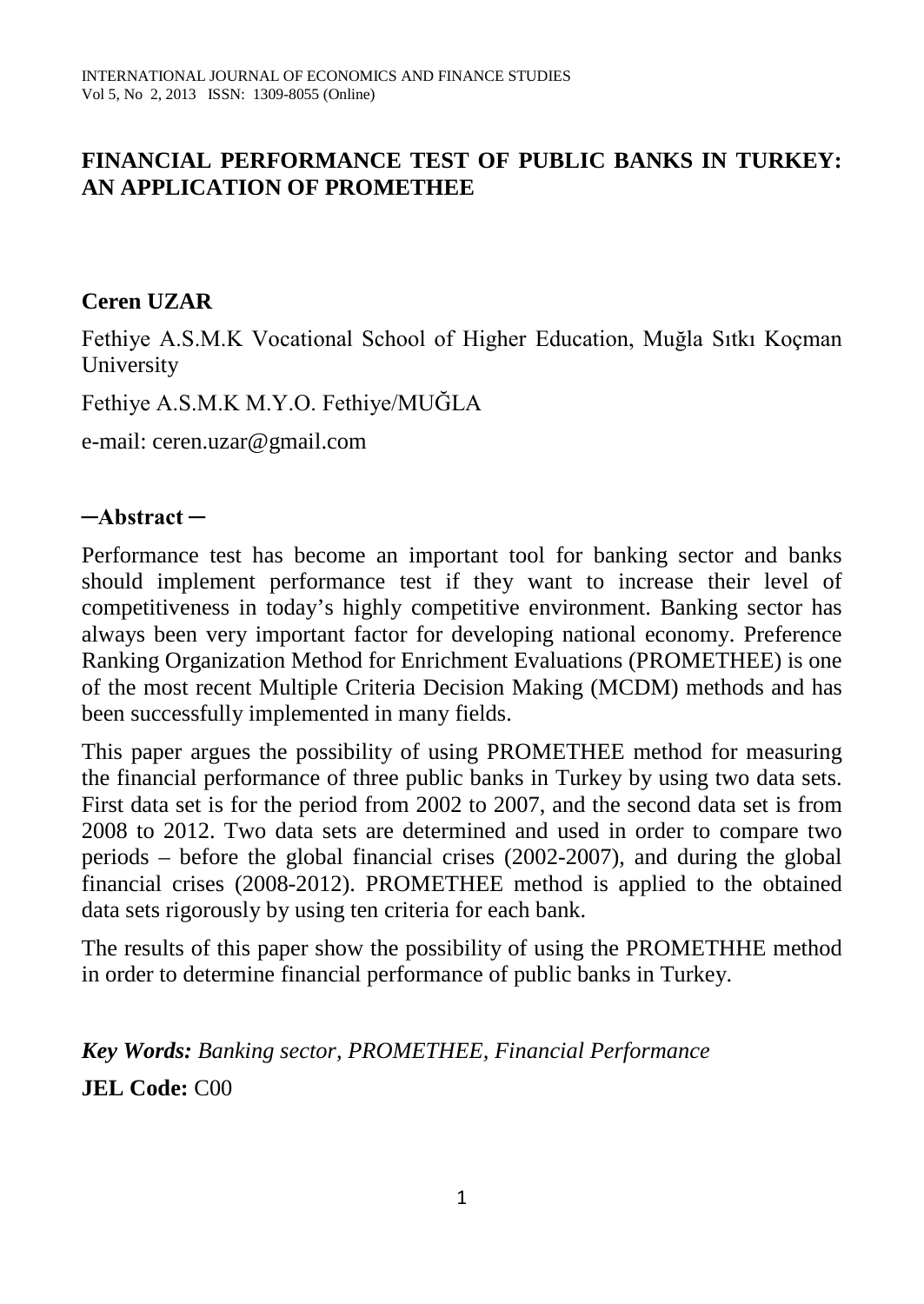## **1. INTRODUCTION**

MCDM refers to making decisions in the presence of multiple, usually conflicted criteria. MCDM problems are common in everyday life (Xu and Yang, 2001: 3). Based on multiple conflicting criteria's, MCDM often deals with ranking of many concrete alternatives from the best to the worst ones. The PROMETHEE is an outranking and simple ranking method for a finite set of alternative actions to be ranked and selected among criteria's. The PROMETHEE family initially included the PROMETHEE I for partial ranking of the alternatives and the PROMETHEE II for complete ranking of the alternatives. PROMETHEE II is fundamental method for implementation of the other PROMETHEE methods (Qu et all., 2012: 1). PROMETHEE II has been used with success to solve variety of problems. This method is based on a comparison pair per pair of possible decisions along each criterion. Possible decisions are evaluated according to different criteria's, which have to be maximized or minimized (Taillandier and Stinckwich, 2011: 1). The financial performance of the banking sector has been one of the main subjects in global financial environment. Consequently, the financial performance of banks represents a major importance to various stakeholders. Within this context, the aim of this paper is to test PROMETHEE method regarding measuring the financial performances of public banks in Turkey. This is innovative approach in measuring performance in financial-banking sector and there is significant potential usage of this approach in banking business and in science, because this approach can significantly upgrade the existing theory regarding methods in measuring financial performances.

## **2. DATA AND METHODOLOGY**

Financial management is fundamental to company success, and a complex financial system is in need of companies' financial management information. It is obvious that, financial ratios can help to convert the mass of data (Akkaya ve Uzar, 2013: 151). There are two data sets in this study. First data set is the period for 2002-2007 and the second data set is the period for 2008-2012. The data sets are compiled from The Banks Association of Turkey's website (www.tbb.org.tr). According the availability of data, there are 3 public banks. These banks are: ZiraatBank, HalkBank, VakıfBank. During analysis phase; in terms of confidentiality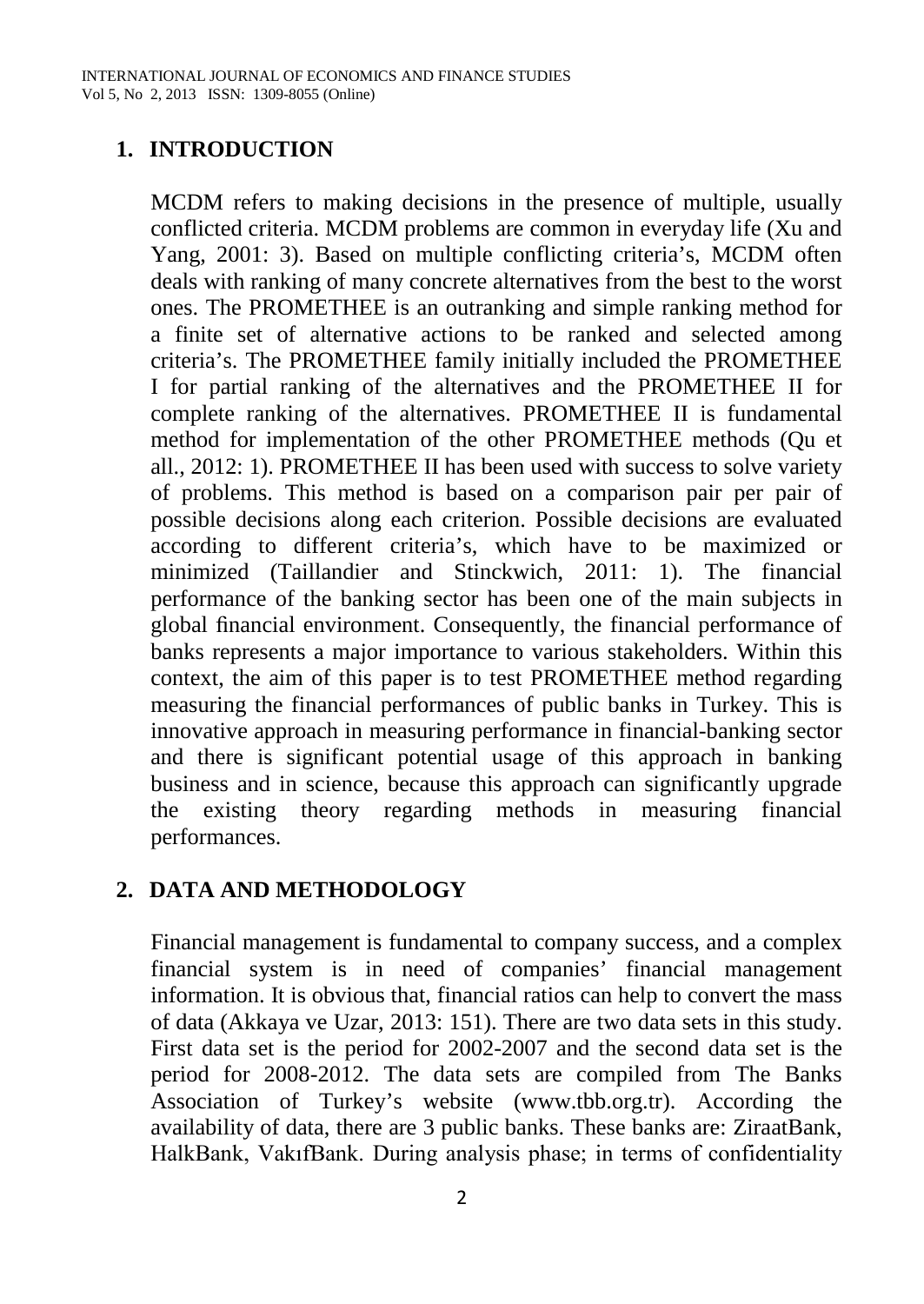of performance data's about banks, codes were used instead of the names of the banks. The data were analyzed by using Visual PROMETHEE Academic software.

Ten criteria's were selected for measuring the financial performance. These are: equity/total assets, total deposit/total assets, total credit/total assets, total credit/total deposit, fixed assets/total assets, liquid assets/total assets, liquid assets/short term liability, term net profit-loss/total assets, term net profit-loss/equity, net primary income/total assets. According to the level of importance, for each criterion a weight is assigned. The values of the weight factors for the first data set are stated as equal because in this period analyzed in the first data set there were no significant financial turbulences that could cause major changes in the banking sector. The values of the weight factors increases in the second data set in accordance with the importance of the criterion during the global financial crisis. The modifications of the weights of these financial criteria's are shown in the Table 1.

| <b>First Data Set (2002-2007)</b>     | <b>Second Data Set (2008-2012)</b> |                                       |         |
|---------------------------------------|------------------------------------|---------------------------------------|---------|
| Criteria's                            | Weights                            | Criteria's                            | Weights |
| Equity/Total Assets                   | 0,10                               | <b>Equity/Total Assets</b>            | 0,25    |
| <b>Total Deposit/ Total Assets</b>    | 0.10                               | <b>Total Deposit/ Total Assets</b>    | 0.05    |
| <b>Total Credit/Total Assets</b>      | 0,10                               | <b>Total Credit/Total Assets</b>      | 0.05    |
| Total Credit/Total Deposit            | 0.10                               | Total Credit/Total Deposit            | 0.05    |
| <b>Fixed Assets/Total Assets</b>      | 0,10                               | <b>Fixed Assets/Total Assets</b>      | 0.05    |
| Liquid Assets/Total Assets            | 0,10                               | Liquid Assets/Total Assets            | 0,20    |
| Liquid Assets/Short Term<br>Liability | 0,10                               | Liquid Assets/Short Term<br>Liability | 0,20    |
| Term Net Profit-Loss/Total<br>Assets  | 0,10                               | Term Net Profit-Loss/Total<br>Assets  | 0.05    |
| Term Net Profit-Loss/ Equity          | 0,10                               | Term Net Profit-Loss/                 | 0,05    |

**Table 1: The weight of Financial Criteria's**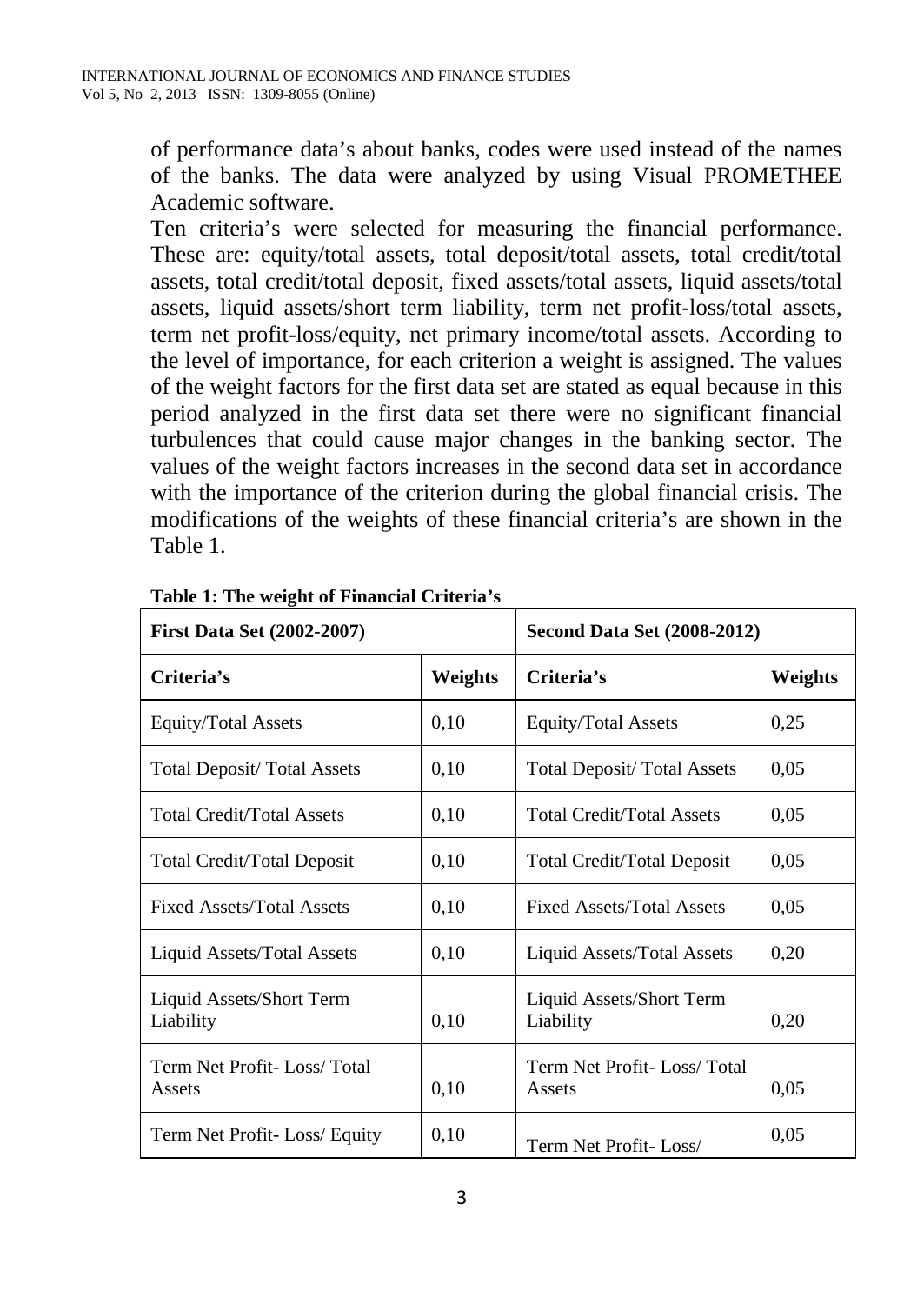|                                    |      | Equity                              |      |
|------------------------------------|------|-------------------------------------|------|
| Net Primary Income/Total<br>Assets | 0.10 | Net Primary Income/ Total<br>Assets | 0.05 |

Gaussian function is used for modified ten criteria's by using data of three selected public banks. The PROMETHEE method was selected because of its simplicity and its capacity to evaluate the ranking of the public banks by using criteria's as indicators for financial performances before and during global crisis.

## **3. ANALYSIS AND FINDINGS**

Ratios for selected public banks are shown in Table 2 and Table 3.

|      | Table 2: Companies and financial criteria's average for the period from 2002 to |  |  |  |  |  |
|------|---------------------------------------------------------------------------------|--|--|--|--|--|
| 2007 |                                                                                 |  |  |  |  |  |

| Criteria's                         | 2002-2007     |               |               |  |  |
|------------------------------------|---------------|---------------|---------------|--|--|
|                                    | <b>Bank A</b> | <b>Bank B</b> | <b>Bank C</b> |  |  |
| <b>Equity/Total Assets</b>         | 0,099         | 0,11533333    | 0,098         |  |  |
| <b>Total Deposit/ Total Assets</b> | 0,78883333    | 0,74316667    | 0,712         |  |  |
| <b>Total Credit/Total Assets</b>   | 0,1865        | 0,231         | 0,380333      |  |  |
| <b>Total Credit/Total Deposit</b>  | 0,23333       | 0,304         | 0,54083333    |  |  |
| <b>Fixed Assets/Total Assets</b>   | 0,023         | 0,0283333     | 0,069         |  |  |
| Liquid Assets/Total Assets         | 0,3888333     | 0,1953333     | 0,48266667    |  |  |
| Liquid Assets/Short Term Liability | 0,80483333    | 0,4155        | 1,34483333    |  |  |
| Term Net Profit-Loss/Total Assets  | 0,02333333    | 0,0255        | 0,021         |  |  |
| Term Net Profit-Loss/Equity        | 0,24683333    | 0,2235        | 0,23433333    |  |  |
| Net Primary Income/ Total Assets   | 0,01683333    | 0,02616667    | 0,03083333    |  |  |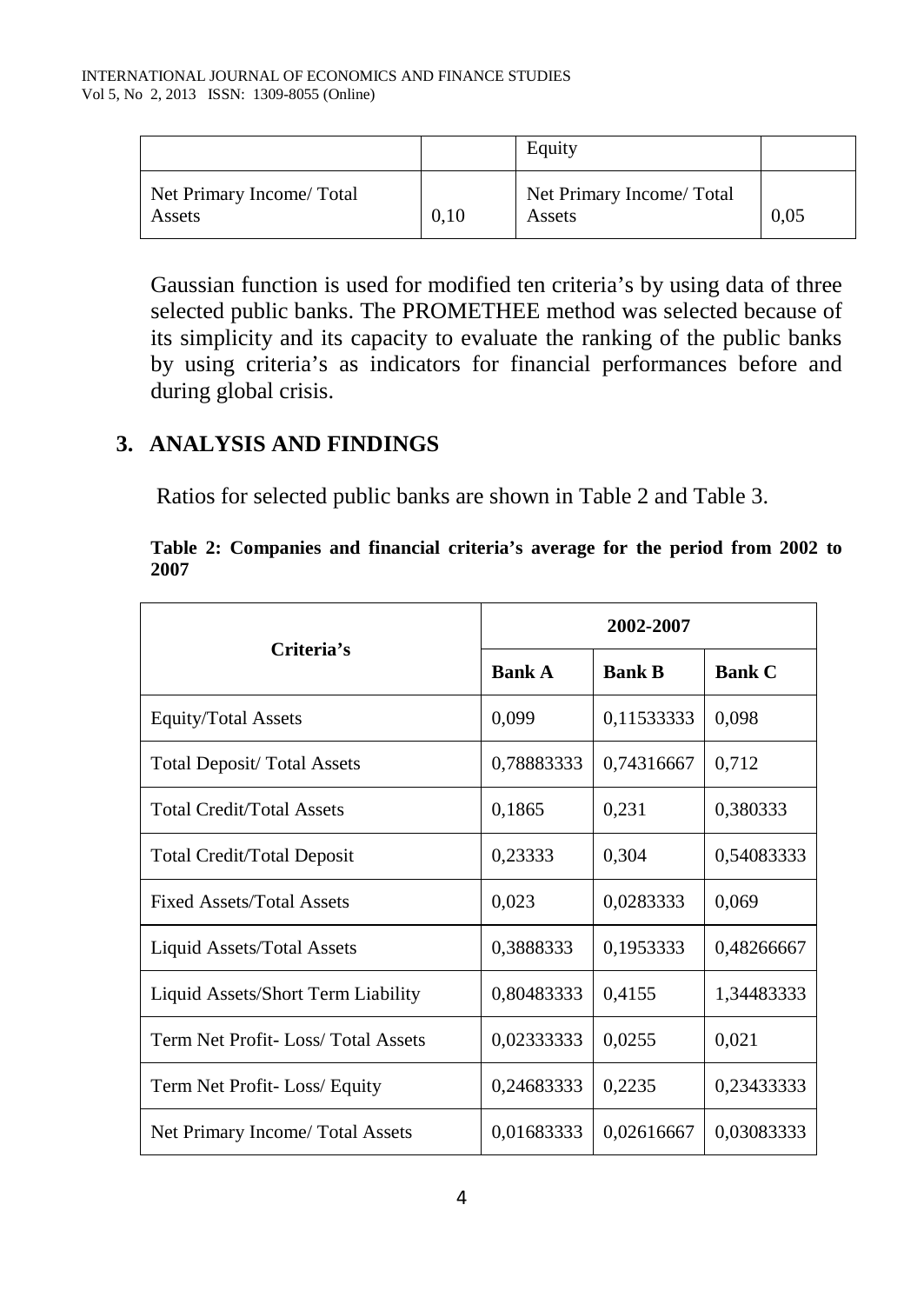The PROMETHEE II complete ranking is based on a calculation of net outranking flow value that represents the balance between the positive and negative outranking flows. The higher the net flow, the better the alternative (Bogdanovic et.all., 2012: 84).

| Criteria's                         | 2008-2012     |               |               |  |  |
|------------------------------------|---------------|---------------|---------------|--|--|
|                                    | <b>Bank A</b> | <b>Bank B</b> | <b>Bank C</b> |  |  |
| Equity/Total Assets                | 0,086         | 0,098         | 0,1114        |  |  |
| <b>Total Deposit/ Total Assets</b> | 0,772         | 0,746         | 0,6742        |  |  |
| <b>Total Credit/Total Assets</b>   | 0,3708        | 0,5748        | 0,6038        |  |  |
| <b>Total Credit/Total Deposit</b>  | 0,486         | 0,7726        | 0,8978        |  |  |
| <b>Fixed Assets/Total Assets</b>   | 0,0146        | 0,0294        | 0,028         |  |  |
| Liquid Assets/Total Assets         | 0,3236        | 0,1822        | 0,2998        |  |  |
| Liquid Assets/Short Term Liability | 0,4524        | 0,2956        | 0,5598        |  |  |
| Term Net Profit-Loss/Total Assets  | 0,0204        | 0,0242        | 0,0154        |  |  |
| Term Net Profit-Loss/Equity        | 0,2436        | 0,2476        | 0,1386        |  |  |
| Net Primary Income/ Total Assets   | 0,0078        | 0,0148        | 0,0164        |  |  |

#### **Table 3: Companies and financial criteria's average for the period from 2008 to 2012**

PROMETHEE II Complete Ranking results for the period 2002-2007 are shown in Figure 1.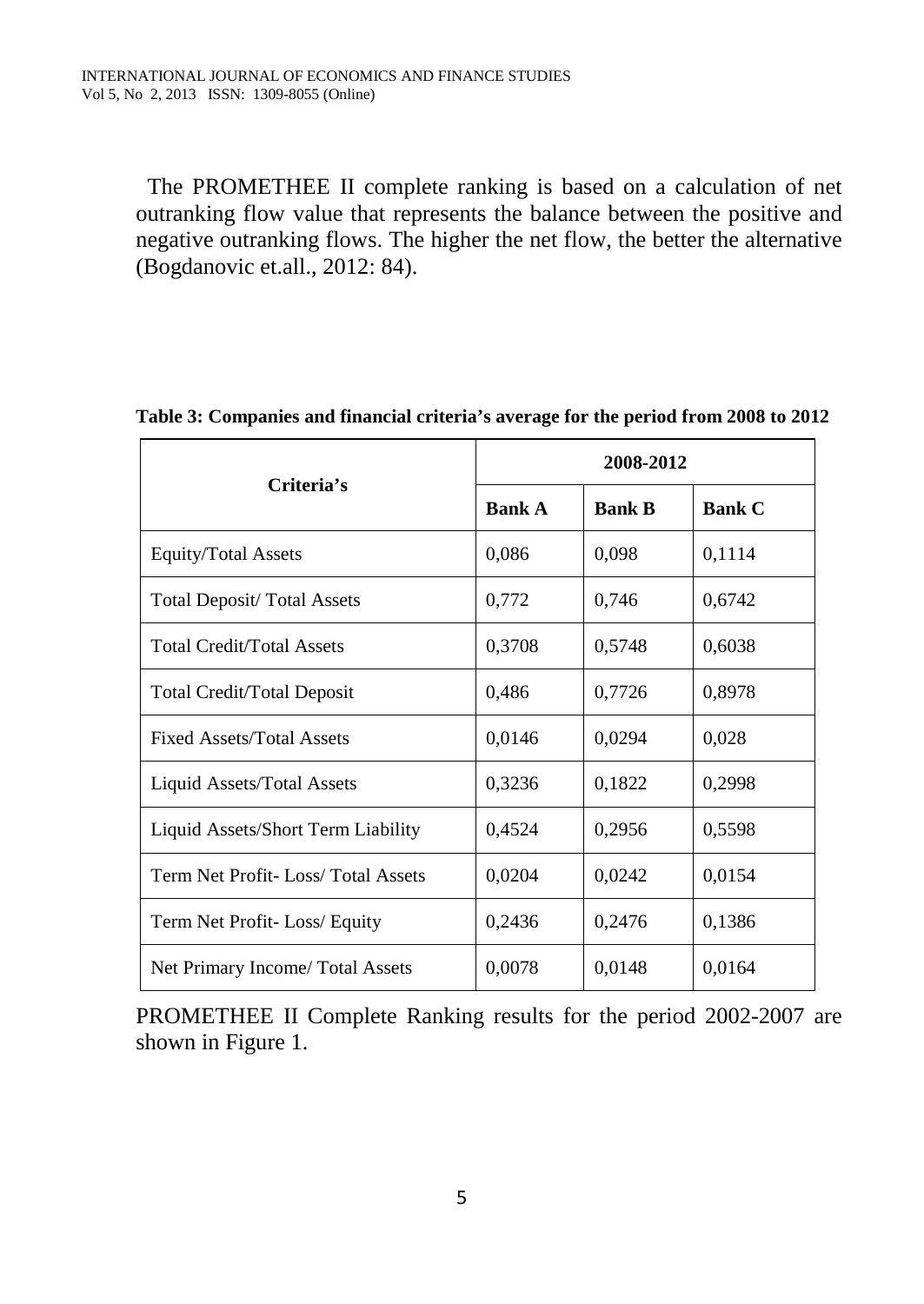



Based on the above ranking, the conclusion is that Bank C (0,0040) was ranked as the first and the others are respectively: Bank A (-0,0007) and Bank B (-0,0033). The results are shown in Table 4.

**Table 4: PROMETHEE flows for the period 2002-2007**

| Action        | Phi       | $Phi+$ | Phi-   |
|---------------|-----------|--------|--------|
| Bank C        | 0,0040    | 0,0040 | 0,0000 |
| Bank A        | $-0,0007$ | 0,0005 | 0,0012 |
| <b>Bank B</b> | $-0,0033$ | 0,0000 | 0,0033 |

The best alternative is identified by PROMETHEE II complete ranking (Fig. 1.) for the period 2002-2007. Net flow values given in the first column of Table 4 are used in this process. Bank C is selected as the best alternative, based on the information provided by PROMETHEE II, and the others are respectively: Bank A and Bank B. PROMETHEE II Complete Ranking results for the period 2008-2012 are shown in Figure 2.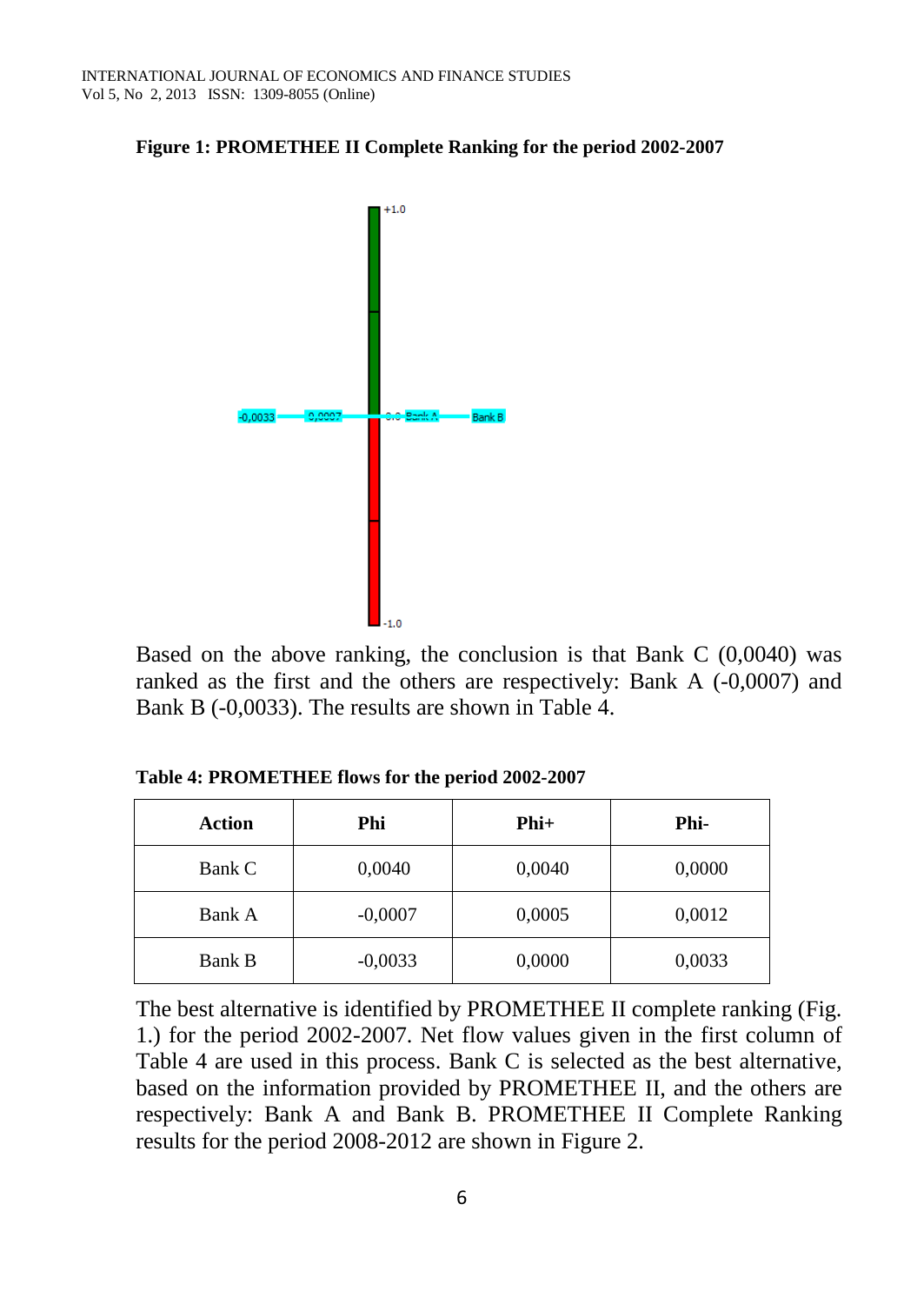

**Figure 2: PROMETHEE II Complete Ranking for the period 2008-2012**

Based on the above ranking, the conclusion is that Bank C (0,0045) was ranked as the first and the others are respectively: Bank A (-0,2000) and Bank B(-0,2500). The results are shown in Table 5.

**Table 5: PROMETHEE flows for the period 2008-2012**

| <b>Action</b> | Phi       | $Phi+$ | Phi-   |
|---------------|-----------|--------|--------|
| Bank C        | 0,4500    | 0,7250 | 0,2750 |
| Bank A        | $-0,2000$ | 0,4000 | 0,6000 |
| <b>Bank B</b> | $-0,2500$ | 0,3750 | 0,6250 |

Bank C is selected as the best alternative based on the information provided by PROMETHEE II, and the others are respectively Bank A and Bank B. Net flow values given in the first column of Table 5 are used in this process.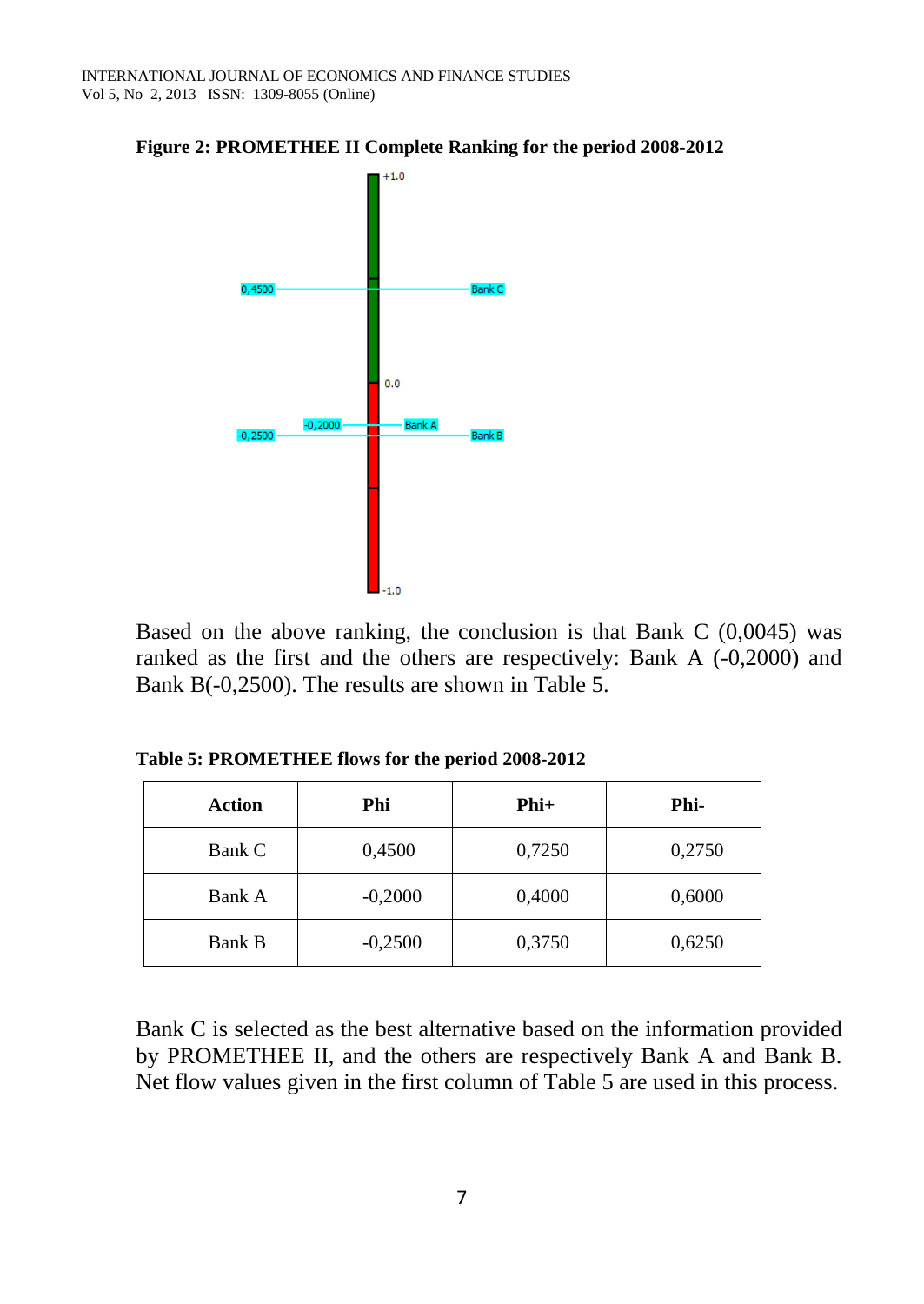## **4. CONCLUSION**

PROMETHEE method is used in this paper in order to evaluate the ranking of the public banks in Turkey by using criteria's as indicators for measuring their financial performance. Bank C is selected as the best alternative based on the information provided by PROMETHEE II, and the others are respectively: Bank A and Bank B for the period 2002-2007 and Bank C is selected as the best alternative based on the information provided by PROMETHEE II, and the others are respectively: Bank A and Bank B for the period 2008-2012. Each period was searched in order to determine if a global financial crisis affects financial performance of public banks or not. As a result, rankings are the same for the period 2002-2007 and 2008-2012. Global crisis didn't affect public banks in Turkey directly because public banks have strong liquidity position and capital adequacy.

Application of this study is identified to the relative period of time and different results may be achieved by using different time period and model.

# **BIBLIOGRAPHY**

Akkaya ,G. Cenk , Ceren Uzar (2013), "The Usage Of Multiple-Criteria Decision Making Techniques On Profitability And Efficiency: Application Of Promethee", International Journal Of Economics And Finance Studies, Vol 5, No 1, pp.149-156. ISSN: 1309-8055 (Online)

Bogdanovıc, Dejan, Nıkolıc Djordje, Ilıc Ivana (2012), "Mining method selection by integrated AHP and PROMETHEE method", Printed version ISSN 0001-3765 / Online version ISSN 1678-2690.

[http://www.tbb.org.tr/tr/banka-ve-sektor-bilgileri/istatistiki-raporlar/59,](http://www.tbb.org.tr/tr/banka-ve-sektor-bilgileri/istatistiki-raporlar/59) 10.07.2013.

Qu, Shuanghong, Li Hua, Pei Yunxia (2012), "Decision Making In Investing: Application Of Interval-Promethee Based On The Composite Weight", *Journal of Theoretical and Applied Information Technology*, 15th November 2012. Vol. 45 No.1, pp.239-245.

Taillandier, Patrick, Stinckwich Serge (2011), Using the PROMETHEE Multi-Criteria Decision Making Method to Define New Exploration